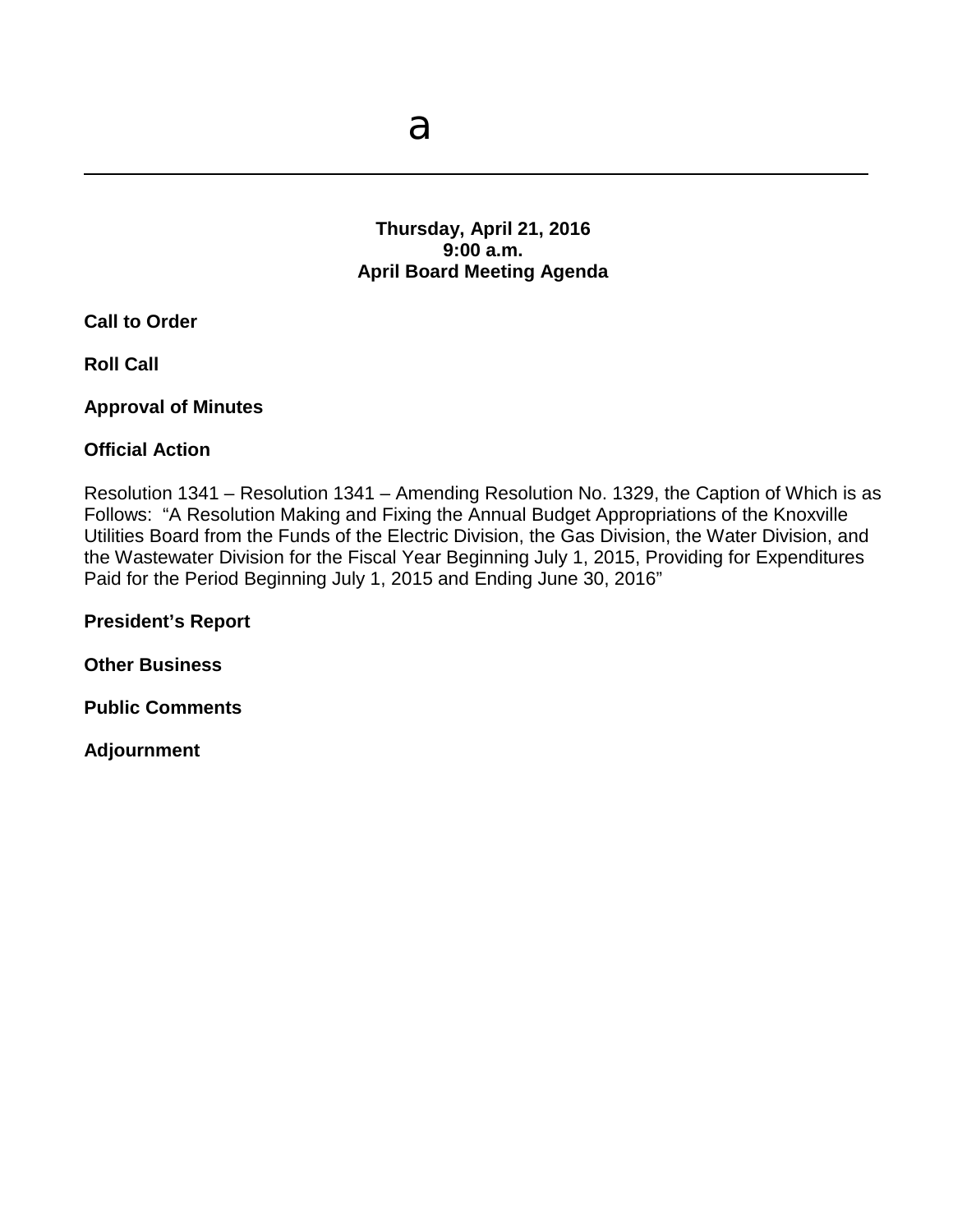

April 15, 2016

Knoxville Utilities Board 445 S. Gay Street Knoxville, Tennessee 37902-1109

Commissioners:

The April 21 Board meeting agenda includes one official action item, requesting additional budget appropriations for fiscal year 2016.

Last May the Board adopted budget appropriations totaling \$888.8 million. At the March 23 meeting of the Board's Audit and Finance Committee, staff discussed the need for additional budget appropriations for the Water Division to cover higher than anticipated expenditures for the current fiscal year.

Based on the latest forecast of cash expenditures, the Water Division is projected to exceed its original budget appropriation by \$3.7 million, due primarily to higher than anticipated capital construction costs for water system work associated with the City's Cumberland Avenue Streetscape project and the acceleration of Century II water system improvements in downtown Knoxville. The Water Division will also have higher than expected debt service payments in fiscal year 2016, the result of accelerating the sale of bonds originally planned for fall 2015 to May 2015 to take advantage of favorable interest rates.

Resolution 1341 provides for an additional \$4 million in budget appropriations for the Water Division. A letter from Mr. Walker, KUB's Chief Financial Officer, has been prepared certifying the availability of these funds.

I recommend the adoption of Resolution 1341 on first and final reading.

Respectfully submitted,

Nintha Roach

Mintha E. Roach President and CEO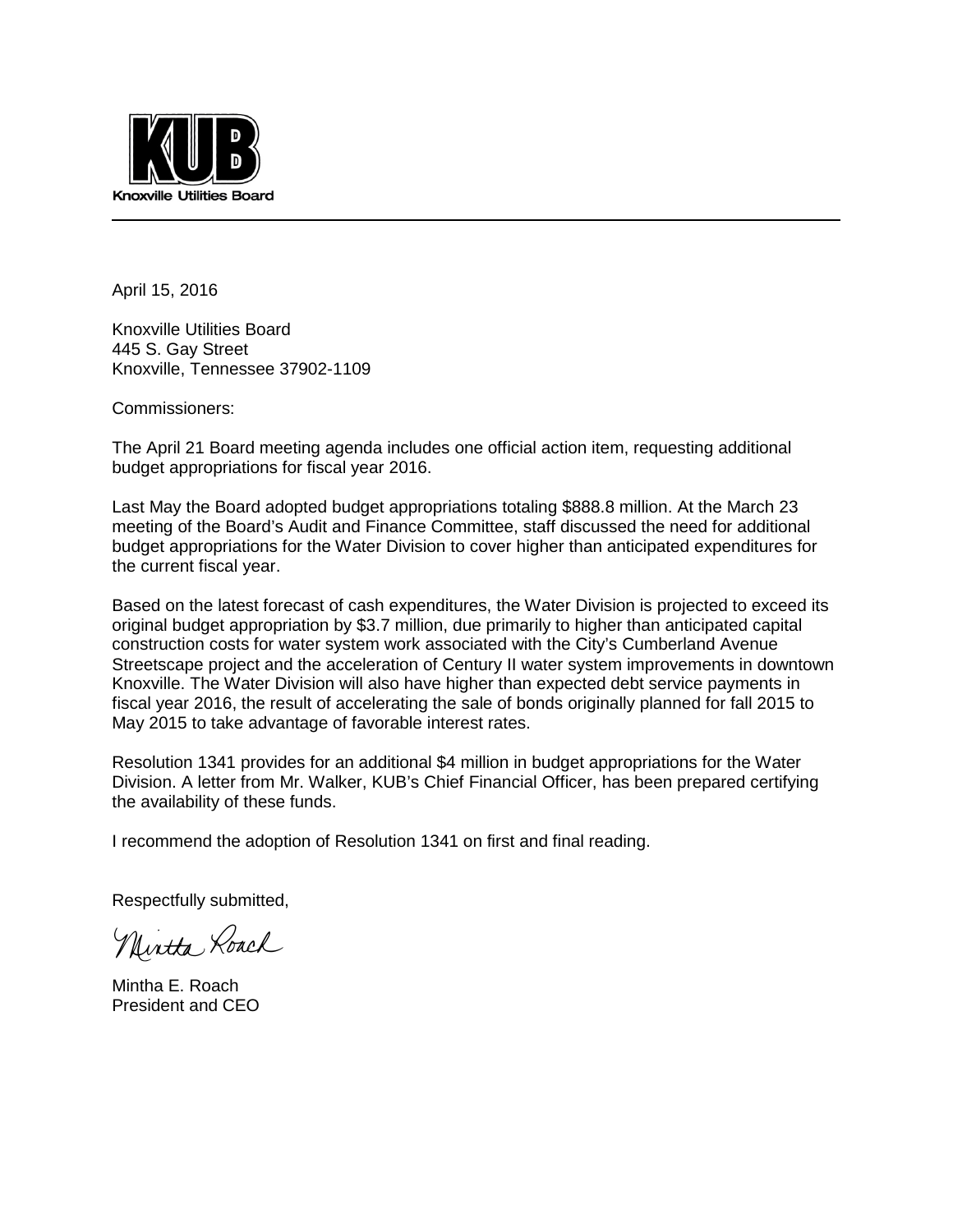#### **RESOLUTION NO. 1341**

**A Resolution to Amend Resolution No. 1329, the Caption of Which is as Follows: "A Resolution Making and Fixing the Annual Budget Appropriations of the Knoxville Utilities Board from the Funds of the Electric Division, the Gas Division, the Water Division, and the Wastewater Division for the Fiscal Year Beginning July 1, 2015, Providing for Expenditures Paid for the Period Beginning July 1, 2015 and Ending June 30, 2016"** 

**Whereas**, Section 1109 of the Charter of the City of Knoxville provides that "No money shall be drawn from the treasury of the system nor shall any obligation for the expenditure of money be incurred except in pursuance of appropriations made by the board"; and

**Whereas**, the Knoxville Utilities Board of Commissioners (hereinafter referred to as the "Board") adopted Resolution No. 1329, making and fixing the annual budget appropriations for the Electric, Gas, Water, and Wastewater Divisions of the Knoxville Utilities Board (hereinafter referred to as "KUB") for the fiscal year beginning July 1, 2015; and

**Whereas**, KUB staff met with the Board's Audit and Finance Committee and reviewed the need for additional budget appropriations for the fiscal year beginning July 1, 2015; and,

**Whereas**, the Board has determined it is appropriate to amend the budget appropriations for the Water Division for the current fiscal year, by increasing the amount of expenditures authorized to be paid on or before June 30, 2016; and,

**Whereas**, the Chief Financial Officer has certified to the Board the availability of funds to fund the proposed increase in budget appropriations.

#### **Now, Therefore, Be It Hereby Resolved by the Board of Commissioners of the Knoxville Utilities Board:**

**Section 1.** That Section 3 of Resolution No. 1329 previously approved by this Board, be amended by adding **\$4,000,000** to the budget appropriations of the Water Division for expenditures to be paid on or before June 30, 2016, thereby increasing the existing budget appropriations of the Water Division from **\$67,046,000** to **\$71,046,000**.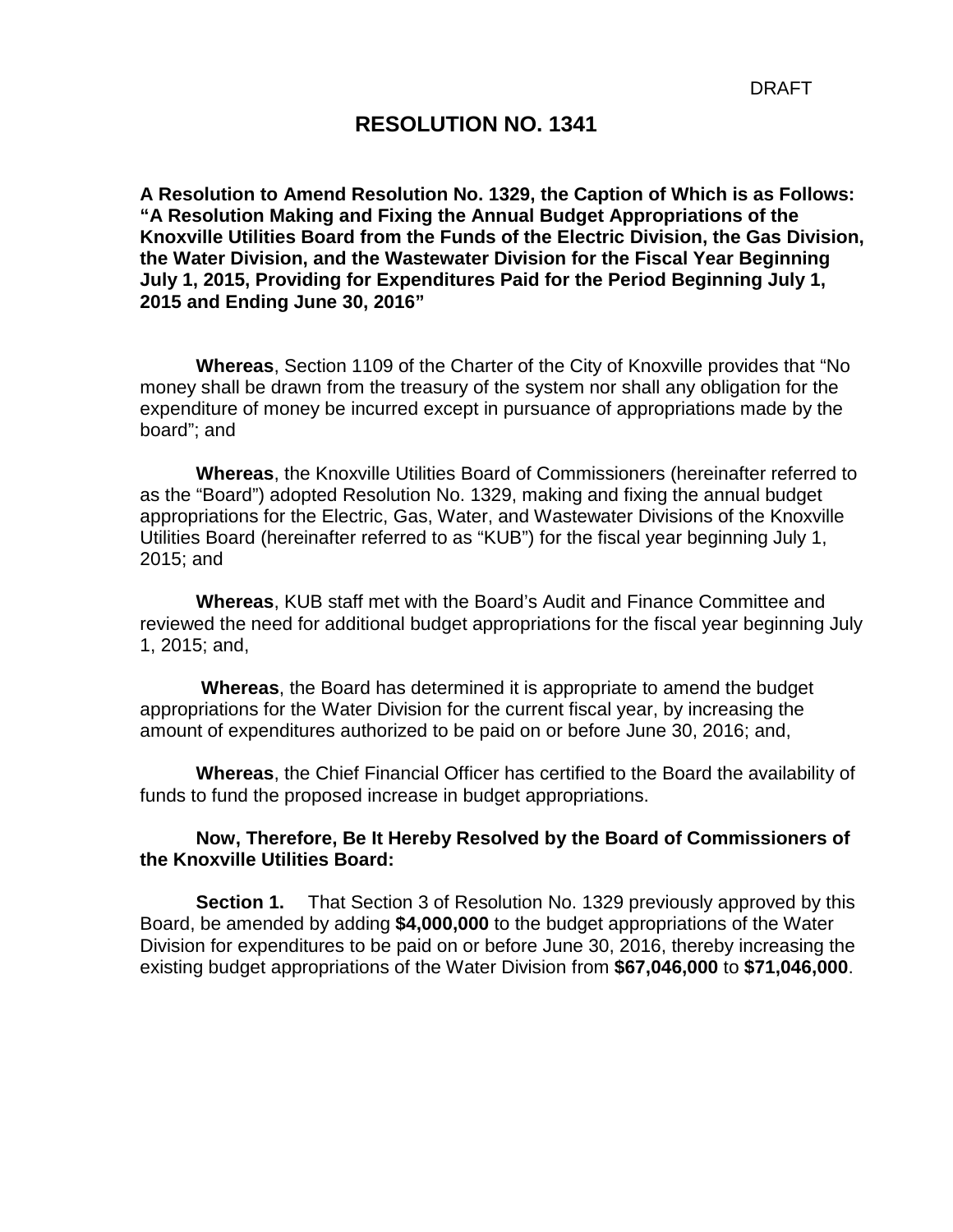**Section 2.** That funds will be available for the Water Division to fund the expenditures to be paid for the fiscal year beginning July 1, 2015, as noted in Section 1 of this resolution. The availability of funds has been certified by letter from the Senior Vice President and Chief Financial Officer, whereby said letter is attached to and incorporated by reference as part of this Resolution.

**Section 3.** That this Resolution shall take effect from and after its passage.

 $\overline{a}$ 

Nikitia Thompson, Chair

 $\overline{a}$ Mark Walker, Board Secretary

APPROVED ON 1st & FINAL READING: EFFECTIVE DATE: MINUTE BOOK \_\_\_\_PAGE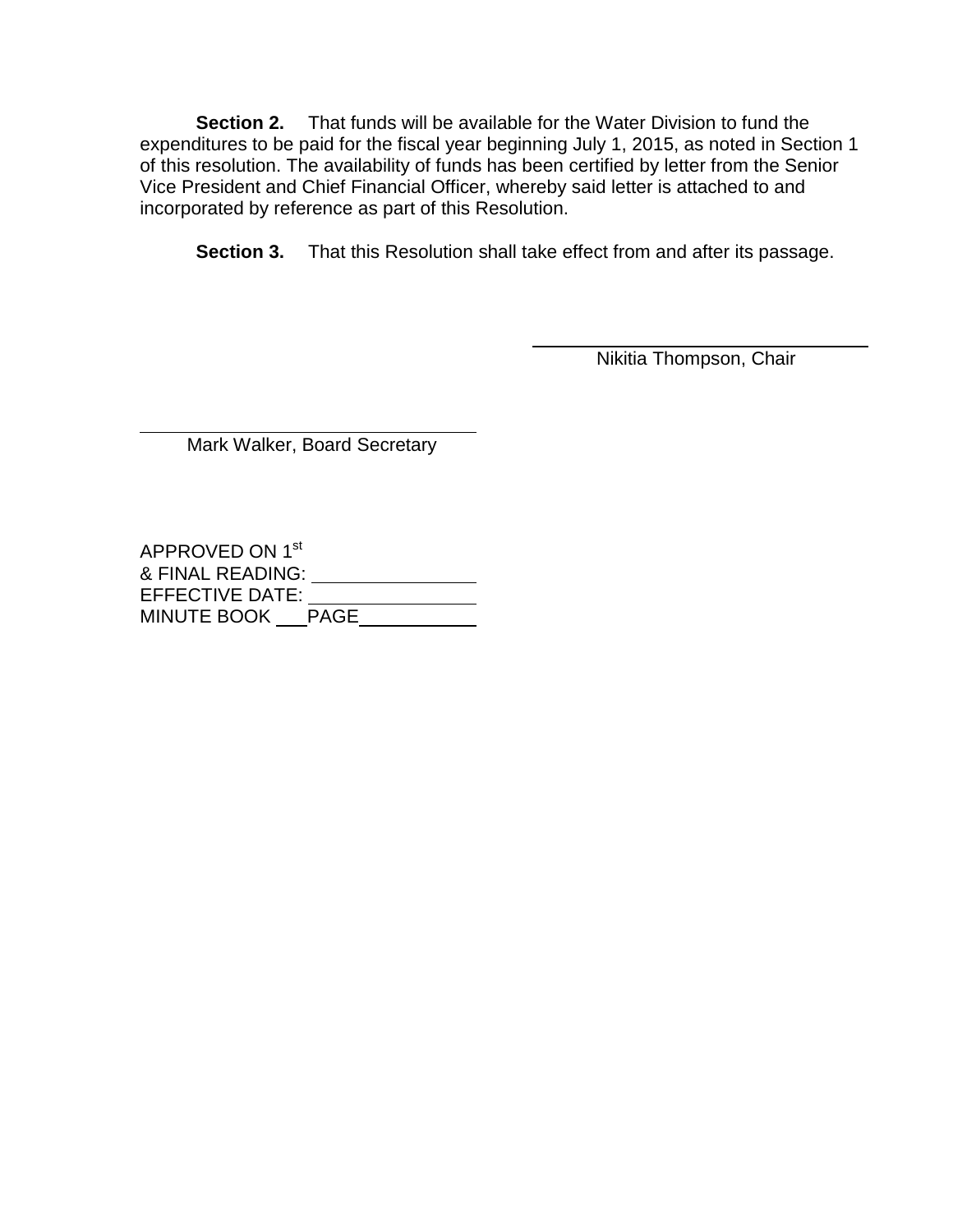

April 21, 2016

**Knoxville Utilities Board** 445 S. Gay Street Knoxville. Tennessee 37902-1109

Commissioners,

I hereby certify that within the meaning of Section 1109 of the City of Knoxville Charter and Article IX.B.2.e. of the Board's By-Laws there are sufficient funds adequate to fund the proposed additional budget appropriations.

\$4,000,000 for the Water Division, thereby increasing the existing budget appropriations from \$67,046,000 to \$71,046,000 for the fiscal year beginning July 1, 2015.

The availability of funds for budget appropriations is based on general fund cash and all available cash reserves of the respective divisions as of July 1, 2015, and all monies anticipated to come into the general fund of each division on or before June 30, 2016 from utility sales at rates approved by the KUB Board; from other fees, charges, sales proceeds, accounts and notes receivable, or other credits in the process of collection; and from proceeds of authorized debt issues.

Please see the attached worksheet which demonstrates the availability of funds to support the proposed additional Water budget appropriations.

Respectfully submitted.

le Walker

Mark A. Walker Senior Vice President and CFO

Enclosure

Electricity · Gas · Water · Wastewater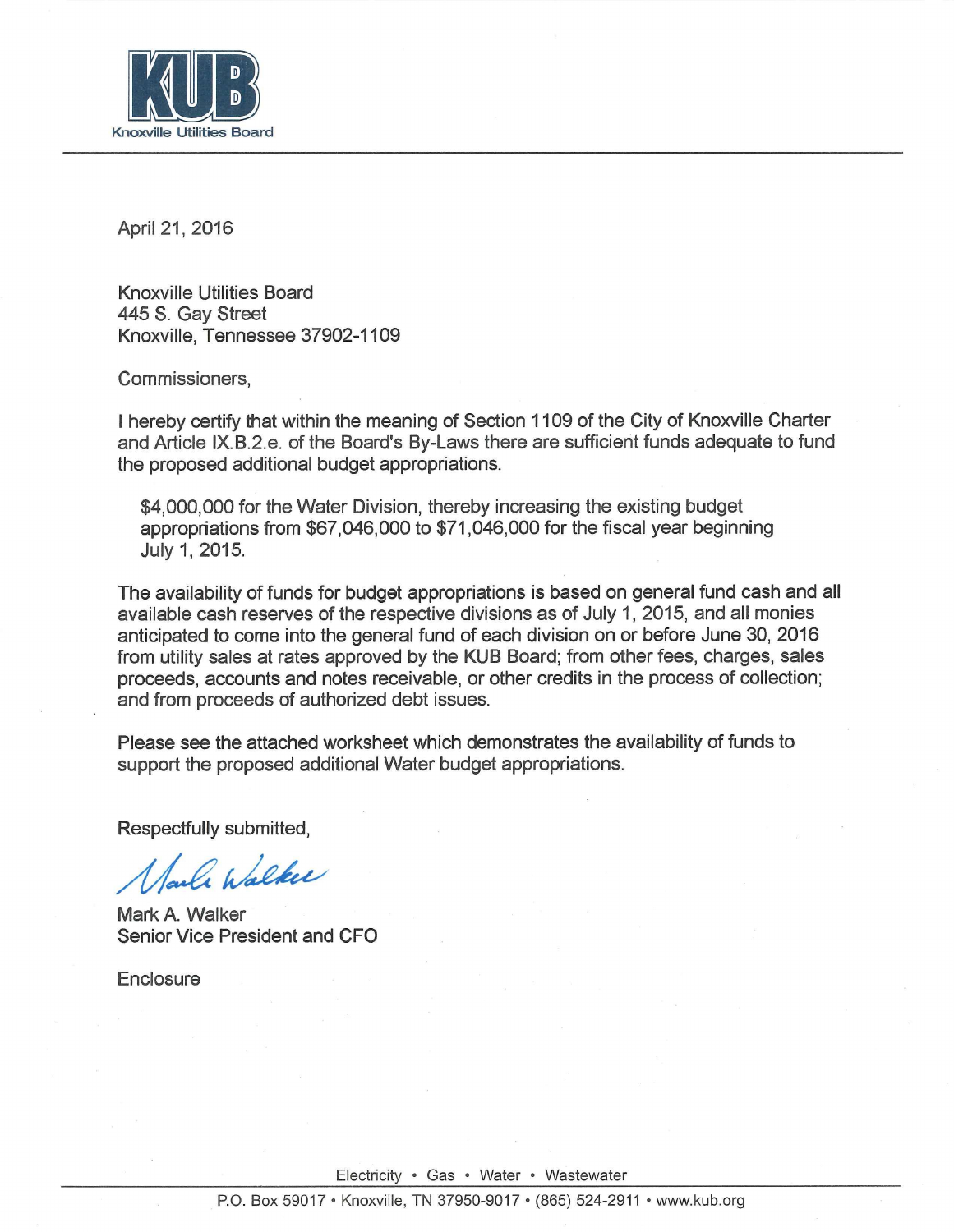# **April 2016: Certification of Available Funds - FY 2016 Budget Appropriations**

#### **Water Division: Certification of Available Funds**

|                                           | FY 2016      |
|-------------------------------------------|--------------|
| Beginning General Fund Cash               | \$21,304,000 |
| <b>Sales Revenues</b>                     | \$45,329,000 |
| <b>Other Revenues/Receipts</b>            | \$3,262,000  |
| <b>Cash Reserves</b>                      | \$11,889,000 |
| <b>Bond Proceeds</b>                      | \$9,930,000  |
| Total                                     | \$91,714,000 |
| FY 2016 Budget Appropriations (Res. 1329) | \$67,046,000 |
| FY 2016 Budget Appropriations (Res. 1341) | \$4,000,000  |
| <b>Available Funds</b>                    | \$20,668,000 |

If positive, there are available funds to fund appropriations.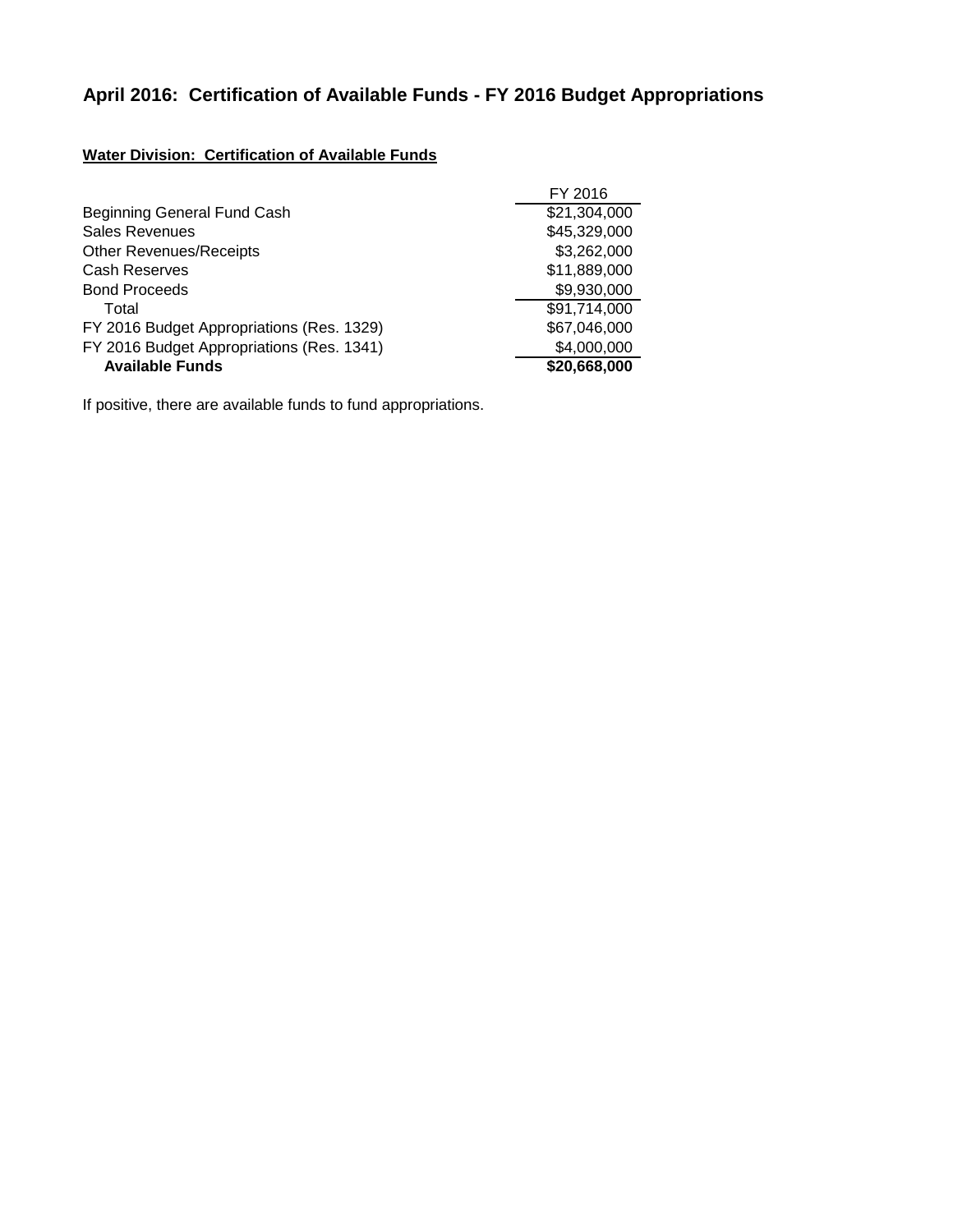#### **Knoxville Utilities Board Board Meeting Minutes Thursday, March 17, 2016, Noon**

# **Call to Order**

The Knoxville Utilities Board met in regular session in the Larry A. Fleming Board Room at 445 S. Gay Street, on Thursday, March 17, 2016, pursuant to the public notice published in the January 2, 2016, edition of the *News Sentinel*. Chair Thompson called the meeting to order at 12:00 p.m.

Chair Thompson welcomed the six KUB Leadership Development Program employee participants and the program facilitator attending the Board Meeting today and asked the participants to introduce themselves.

# **Roll Call**

Commissioners Present: Jerry Askew, Kathy Hamilton, Celeste Herbert, Sara Pinnell, Nikitia Thompson, Eston Williams, and John Worden

Commissioners Absent: None

#### **Approval of Minutes**

The Minutes of the February 18, 2016, Board Meeting were approved as distributed upon a motion by Commissioner Askew and seconded by Commissioner Herbert.

#### **Old Business**

None

#### **New Business**

None

#### **President's Report**

#### **Advanced Metering Communication Plan**

President Roach advised Commissioners that later this year KUB will begin a 4 year process of deploying modern electric, gas, and water meters to customers in the KUB service area. She recognized Eddie Black, Senior Vice President, to provide an overview of the new meter deployment and how it will benefit KUB customers.